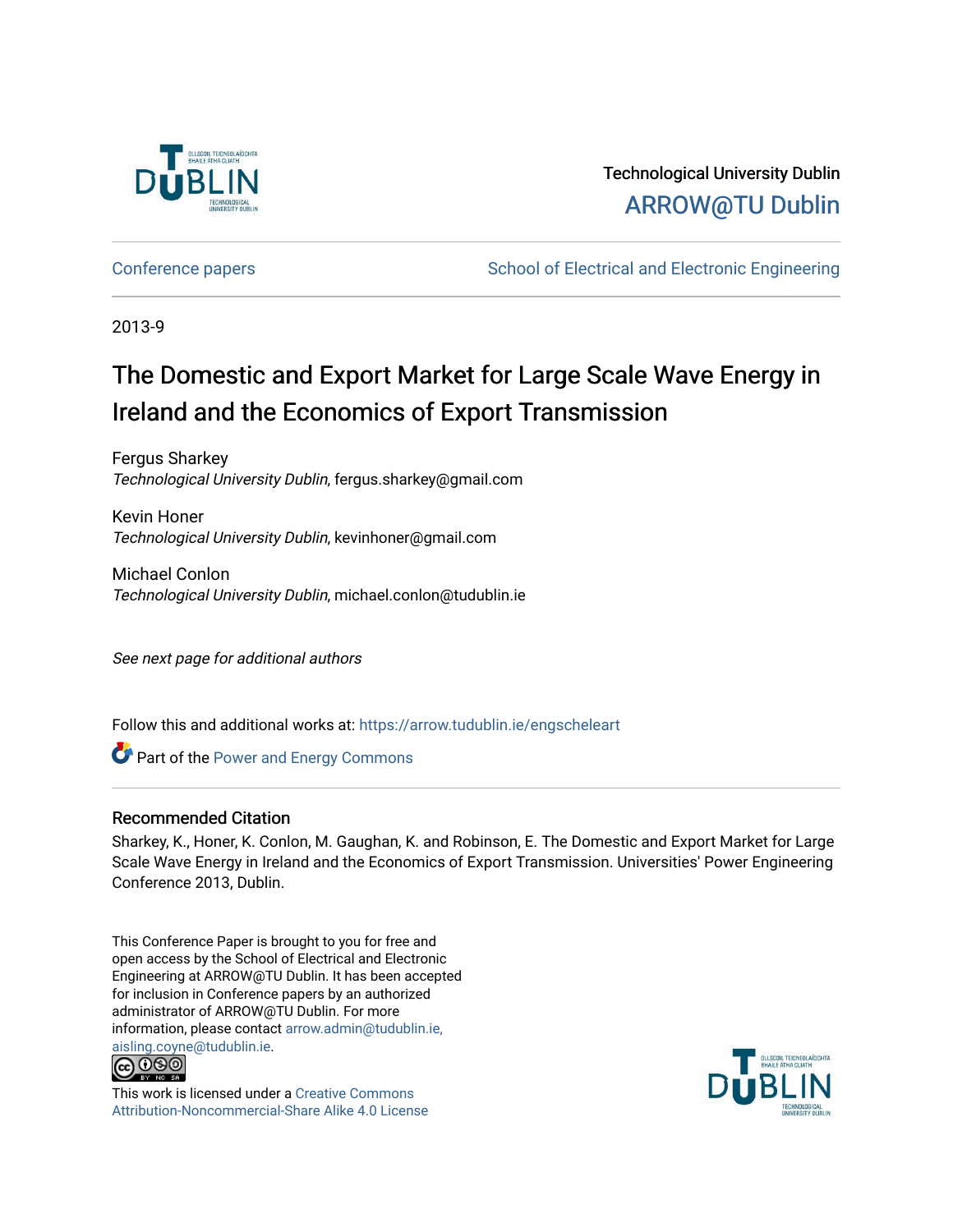### Authors

Fergus Sharkey, Kevin Honer, Michael Conlon, Kevin Gaughan, and Emma Robinson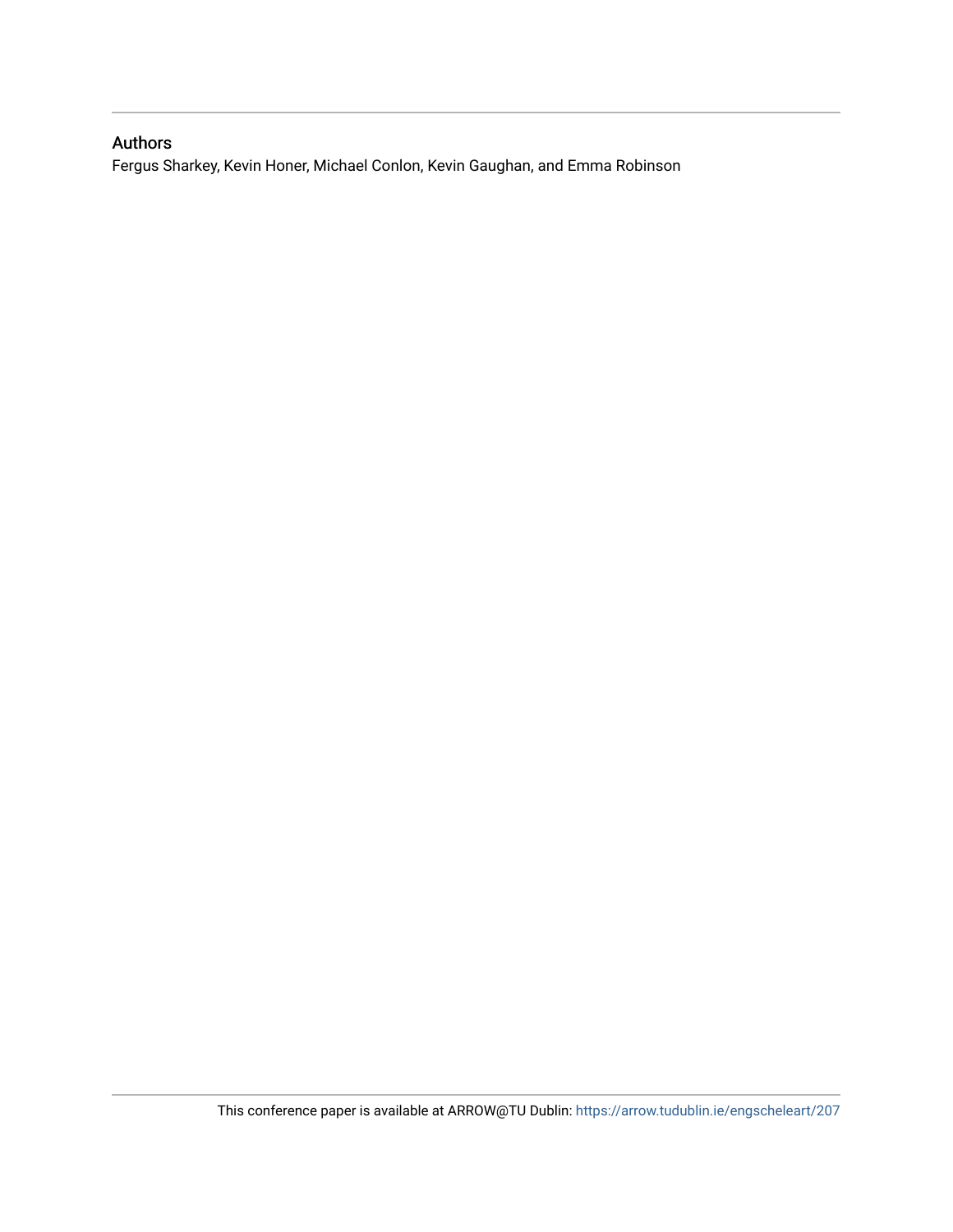# The Domestic and Export Market for Large Scale Wave Energy in Ireland and the Economics of Export Transmission

Fergus Sharkey  $ESBI$  and  $DIT<sup>1</sup>$ fergus.sharkey@esbi.ie

Kevin Honer  $DT<sup>1</sup>$ kevinhoner@gmail.com

Michael Conlon  $DT<sup>1</sup>$ michael.conlon@dit.ie

Kevin Gaughan  $DT<sup>1</sup>$ kevin.gaughan@dit.ie

Emma Robinson  $DT<sup>1</sup>$ emma.robinson@dit.ie

*Abstract -* **Ireland is on track to meet its 2020 renewable energy targets with over 2 GW of onshore wind installed in the all island market as of 2013, and a multiple of this capacity in various stages of planning and development. It is currently unclear how much of this potential capacity will ultimately be installed but it has become clear that the wind industry in Ireland will change focus to export opportunities post 2020. This presents some interesting challenges for wave energy in Ireland.** 

**There is some early activity in the installation of wave farms off the west coast of Ireland and it is evident that the potential resource is extremely large. This wave resource is concentrated on the west coast of Ireland, remote of domestic load centres and export markets. To fully exploit this resource the wave energy industry may ultimately depend on the export market opportunity due to limited domestic demand.** 

**This paper examines the domestic potential for wave energy penetration and the benefits this may bring. It is concluded that there is a potential domestic market for wave energy in Ireland with the right conditions, although this market may be limited. Ultimately it is concluded that large scale wave energy may require a transmission route to an export market and this will be challenging and expensive, requiring the use of High Voltage Direct Current (HVDC) transmission technology.** 

#### *Index Terms***--** *Renewable Energy Systems, Wave Energy, HVDC, Energy Export.*

#### I. INTRODUCTION

There is an abundant wave energy resource surrounding Ireland and, given the right technology, this could be converted to renewable electrical energy. There is a concentrated effort in the wave energy industry to develop reliable and efficient conversion technology and begin to develop early stage projects.

In Ireland the renewable generation industry is dominated by onshore wind and this industry looks set to continue to grow even to a saturation point in terms of energy demand, and system stability. The wind industry in Ireland is currently looking to export markets for future growth.

Assuming that the right technology is available in the future to exploit the abundant wave energy resource in Ireland then this paper examines where the market for this

 $\overline{a}$ 

barriers exist to accessing this market. II. WAVE ENERGY RESOURCE IN IRELAND

generated energy may be, and what technical, and economic,



Fig. 1. Global Annual Wave Energy Resource (kW/m) (source: www.oceanenergy.ie)

Wave energy refers to the conversion of the kinetic and potential energy of ocean waves into other forms of useable energy, most notably electrical energy. The energy density of a given seastate is calculated as a function of the wave height (in metres) and the wave period (in seconds). Wave energy resource is expressed as kilowatts per metre (kW/m) and the resource off the west coast of Ireland is one of the highest energy resources in the world with a deepwater annual average resource of 70 kW/m or higher off the west coast. This is shown in Fig. 1 above.

It is important to differentiate between the theoretical resource and the practical or accessible resource. The theoretical resource is the energy which is available in the ocean waves. The practical accessible resource is the energy which can be extracted and converted to electrical energy and is a small fraction of the theoretical resource. The practical resource is constrained by the wave energy converter (WEC) technology utilised and any local constraints such as shipping lanes, fishing zones, areas of conservation etc.

A comprehensive study of the wave energy potential in Ireland was undertaken by ESB International [1] showing that the theoretical annual wave energy resource in Ireland was

<sup>&</sup>lt;sup>1</sup> School of Electrical and Electronic Engineering, Dublin Institute of Technology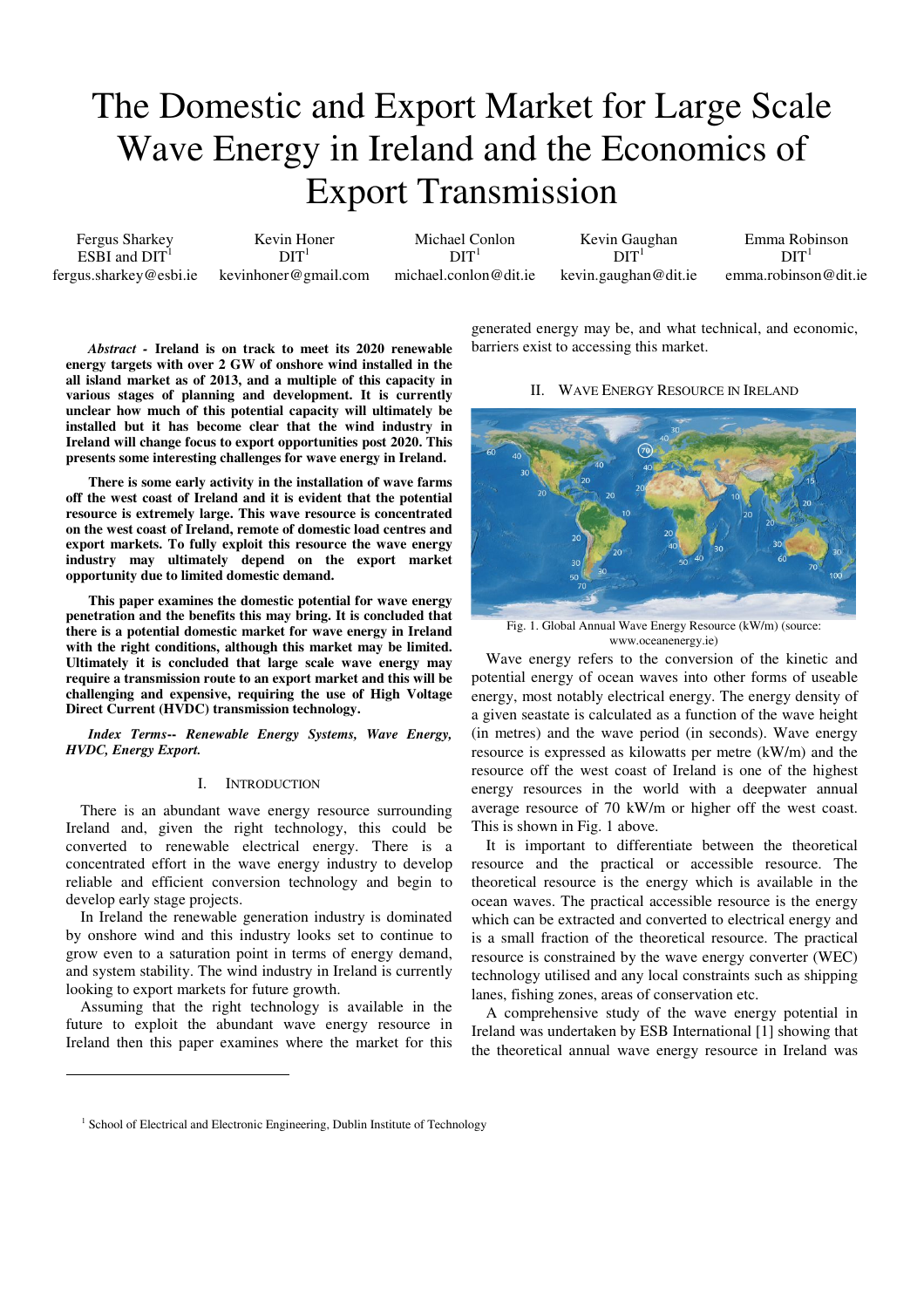525 TWh. This is within an electrical energy market with an annual demand of 34.5 TWh in 2012 [2] which should be noted has been falling since a peak in 2008. So we can see that the available theoretical energy far exceeds the domestic Irish demand. However from ESB International's report [1] the practical accessible resource is 21 TWh. This represents 4% of the theoretical resource but over 60% of the total electrical energy demand of Ireland in 2012.

In this paper the potential for this 21 TWh wave energy resource to be utilised in a domestic or export market is examined.

#### III. WEC ARRAY LOCATIONS FOR ANALYSIS

The practical accessible resource of 21 TWh corresponds to an annual average power output of around 2.4 GW. If we assume a potential capacity factor of 40% for WEC arrays this corresponds to a total practical installed capacity of 6 GW off the west coast of Ireland. This represents the full exploitation of the practical resource in Ireland. It should be noted that the definition of practical resource may change based on market conditions, i.e. deeper water sites may become commercially viable.

For the purposes of analysis this total capacity of 6 GW is



Fig. 2. Location of Marine Institute Data Buoys (www.marine.ie)



Fig. 3. Location of Three 2 GW Candidate WEC Arrays

split into three candidate WEC arrays off the Irish west coast, each with a peak capacity of 2 GW which as explained in Section VIII is a viable transmission rating for HVDC transmission. The three areas for the WEC arrays were chosen to be at roughly the location of the Marine Institute data buoys M4 (NW Array), M1 (W Array) and M3 (SW Array). See Fig. 2 for the location of these data buoys.

The Marine Institute buoys are located in deeper water than would be expected for WEC arrays. The chosen locations of the three candidate WEC arrays can be seen in Fig. 3 and are chosen to be around the 100 m depth contour.

Although the candidate arrays are 2 GW per array it is expected that a 2 GW array would not be installed as a first project in a single location. The scenario presented by the authors is a hypothetical maximum utilisation of the practical accessible resource.

#### IV. 2020 TARGETS AND WIND DEVELOPMENT IN IRELAND

In 2010 the gross final energy use from renewable sources in Ireland was 5.5% with the percentage of electrical generation capacity from renewables at 15% [3]. The 2020 target for gross final energy use under the EU Renewable Energy Directive 2009/28/EC is 16% for Ireland. In order to achieve this 40% of electrical generation capacity must be from renewable sources by 2020. Based on the median demand forecast it is expected that 3.5-4 GW of renewable energy will be required to meet this level of electrical generation from renewables.

Ireland is on course to meet this target from onshore wind alone, and this has certainly been the focus of domestic energy policy. There is over 2 GW of wind energy currently installed within the single electricity market (SEM). In Ireland there is close to an additional planned 4 GW within the group processing approach known as Gate 3 (3.2 GW of onshore wind and 0.8 GW of offshore wind) [4]

Beyond Gate 3 there is a further 12 GW of planned onshore wind in the 'queue', sometimes referred to informally as Gate 4. Gate 4 projects will not be processed until Gate 3 has been completed.

On top of the projects in Gate 3 and Gate 4 there are additional projects being planned which involve onshore wind in Ireland and direct export to the UK. Projects such as Greenwire [5], Energy Bridge [6], Marex [7] and Natural Hydro Energy [8] plan to offer wind energy to the UK market at a more competitive price than the UK would have to pay for offshore wind in its own territory. These projects have potential of up to 10 GW beyond what is in Gate 3 and Gate 4.

It is clear then that Ireland has enough wind in planning to meet and far exceed its 2020 targets and not only provide enough renewable energy for the domestic market but exploit this renewable energy for export. It is expected, however, that all of the proposed wind generation capacity in Gate 3, Gate 4 and the export projects will not be developed. The development of all of these projects depends on the market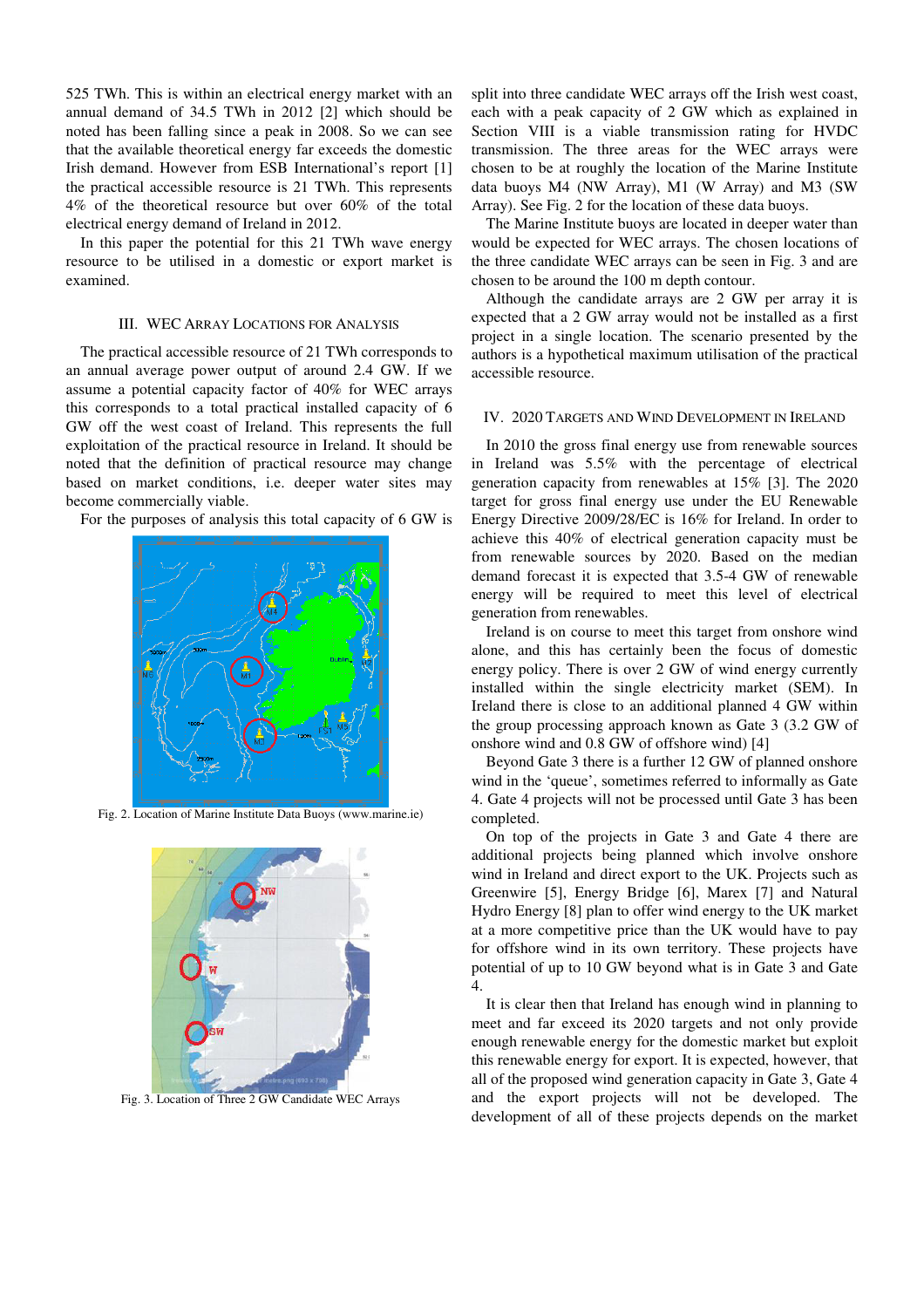conditions, success in planning permission, and grid access among many other factors. However it is clear from these statistics that Ireland has sufficient wind development potential to meet the 2020 targets and also to exceed these targets into the future.

#### V. FACILITATION OF RENEWABLES AND NETWORK RENEWAL

In order to facilitate the proposed volume of wind energy on the Irish electricity system some important changes are currently taking place. Firstly the transmission system needs to be upgraded to accommodate large volumes of wind in locations remote from demand centres, and secondly the system needs to be designed to operate securely with large proportions of non-synchronous generation.

Eirgrid's Grid25 strategy [9] provides for the reinforcement of the transmission system in Ireland to assist in the exploitation of wind energy. Much of this reinforcement work is presently taking place to facilitate Gate 3 connections.

Another issue with high levels of wind on the system is the power system stability from high penetration of nonsynchronous generation. High penetration of nonsynchronous generation means a low system inertia which can cause system frequency stability issues during loss of generation or faults.

 At present there is an imposed limit for non-synchronous generation, requiring that it must not exceed 50% of the instantaneous system demand. This means that if nonsynchronous generation capacity, predominantly wind, is more than 50% of instantaneous system demand the instantaneous wind generation must be curtailed thus losing potential generation and revenue for wind farm owners.

Eirgrid [10] outlines a plan to enable this limit to be increased to 75%. However, even with this strategy some curtailment is still likely, and, as the capacity of wind generation grows, curtailment may increase and the revenue of wind plant would thus be reduced, perhaps to the point where investment in new renewable generation will suffer.

#### VI. WAVE ENERGY IN THE IRISH MARKET

In Section IV and V the current market for wind in Ireland was outlined. There is currently around 17% wind energy as a proportion of total generation in Ireland and there are plans to increase this to 40%. At present some curtailment of wind energy due to system stability issues is already in place and this may increase with further wind capacity. Wind farm developers are now already looking to export markets for opportunities as the Irish market may provide limited opportunities beyond what is planned.

It is unclear, then, where wave energy fits into this market. Certainly it is expected that large scale WEC arrays will not be possible until after 2020 as WEC technology is still developing. Therefore the domestic renewables market may be heavily saturated with wind energy when the time comes to begin large scale WEC arrays.

From this information it seems that the domestic market for wave energy may be limited in the long term. There may, however, be some opportunity for wave energy in the domestic Irish market as outlined in the scenarios below.

#### *A. Non-Concurrence and Diversity*

Waves are, like wind, an intermittent renewable source. However the physics of wave energy capture are different than those for wind energy and the variability may be non concurrent with wind energy. So high and low outputs of WEC arrays may not occur with highs and lows of wind farms. This can be exploited in a number of ways.

- Firstly the addition of diversity into the renewable energy mix is likely to reduce overall intermittency and reduce need for thermal backup [11], [12]
- Expensive infrastructure, for bringing remote output from wind farms to demand centres, can be shared with wave installations thus increasing the utilization of the infrastructure [11]

#### *B. Additional Interconnection and Storage in the System*

The addition of more interconnection into the Irish system from neighbouring markets (UK and France) will certainly reduce the requirements for curtailment and allow more penetration of renewables [13]. HVDC interconnectors may also have the ability to provide emulated or synthetic inertia, which may increase the limits for non synchronous generation still further.

Large scale energy storage, such as pumped storage facilities, may also allow the conversion of non-synchronous intermittent generation into dispatchable synchronous generation within the Irish market. Large scale energy storage has the potential to dramatically change the market for renewables in Ireland and Europe, but this is not the main topic of this paper so is not explored further.

There are a number of ways a fully integrated system could develop with interconnection, storage and large penetration of renewables, however this is not the topic of this research paper.



Fig. 4. Location of Moneypoint and Route of 400 kV lines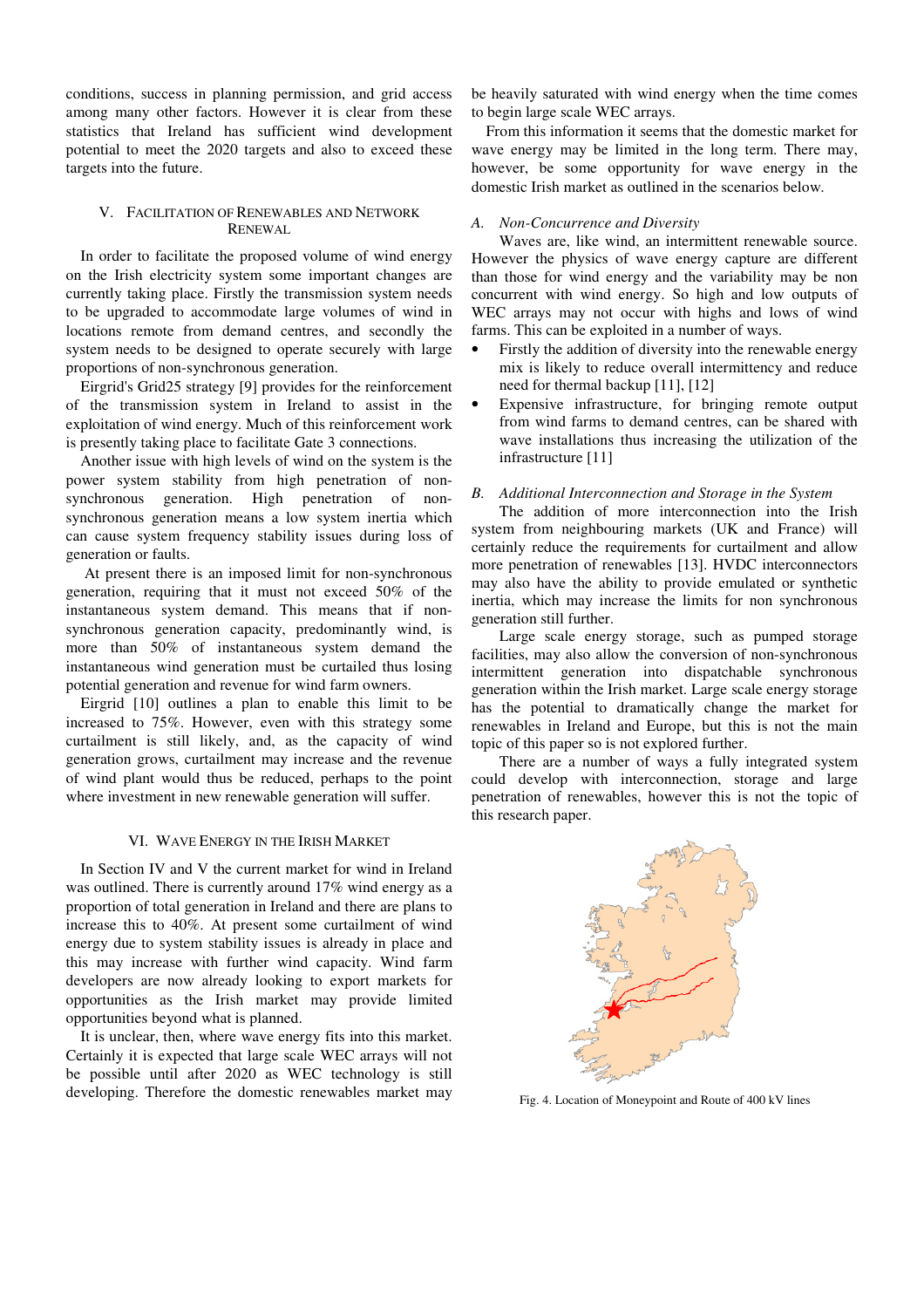#### *C. Re-use of redundant infrastructure.*

Some transmission infrastructure may become redundant as thermal plants on the west coast of Ireland are decommissioned. An example of this is the Moneypoint power station which was commissioned in the mid 1980s and has recently undergone a retrofit and installation of flue gas abatement systems. It is possible that the existing Moneypoint plant will be decommissioned in the mid-2020s, as it will be 40 years old by this point, and there are two dedicated 400 kV lines from the plant (located on the west coast) to Dublin (the main load centre) as shown in Fig. 4.

The decommissioning of a station like Moneypoint may provide a ready asset for transmission; however the market and system issues will still apply.

#### *D. Synchronous Wave Energy Converters*

Wind turbines use non-synchronous generators and WECs are also expected to be non-synchronous generators based on current designs of prototypes. If WECs can be designed with synchronous generators then they would assist in system frequency support and may not be limited by curtailment.

As can be seen above there is likely to be only a limited domestic market for wave energy in Ireland given the current market outlook. The addition of wave energy to the renewables mix may reduce intermittency, however, and could increase utilisation of exiting assets. If there is a limited domestic market for wave energy then an export market must be explored.

#### VII. EXPORT MARKET FOR IRISH WAVE ENERGY

If the abundant wave energy resource off the west coast of Ireland cannot be exploited domestically, due to market and system issues, then an export solution must be explored. The UK is the geographically closest market to Ireland with France being the next closest.

2020 targets for gross energy from renewable sources are 15% in the UK and 23% in France. In the UK this means 30% of electricity generation must come from renewable sources by 2020. In France this figure is 27%. As of 2010 the UK reached 6.7% (towards a target of 30%) and France reached 14.5% (towards a target of 27%) of electrical generation from renewables [14].

It is clear that the 2020 targets and the progressions towards the targets present a challenge for both the UK and France, and imports of renewable electricity generation from Ireland could help them meet 2020 targets and any targets beyond 2020. This is an opportunity for export of renewable energy from Ireland as is detailed in the renewable export projects presented in Section IV. It is important to note however that the cost of importing these renewables will be a critical factor to the potential of an export market.

If wave energy cannot access the domestic market in Ireland, for the reasons outlined in previous sections, then it may require access to these export markets.

#### VIII. HVDC TECHNOLOGY AND COSTS

There are two ways in which wave energy off the west coast of Ireland can access export markets. Firstly through an integrated export network through the Irish system which as mentioned in the previous section would require multiple interconnections between the Irish and export markets. Secondly through dedicated transmission infrastructure from the WEC array to the export market. As explained previously, a fully integrated system may evolve in a number of ways and is not the topic of this paper. Dedicated transmission for WEC array export systems however will be evaluated further here.



Due to the large submarine distances and large power capacities required for the candidate WEC arrays HVDC transmission would be the only potential transmission solution for connecting Irish WEC arrays directly to the UK and France.

HVDC systems allow the long distance overland or submarine transfer of bulk electrical power. Over long distances they are more efficient and cost effective than High Voltage Alternating Current (HVAC) systems. HVDC transmission involves converting electrical power from AC to DC for transmission, then back to AC for connection to the grid at the other end. Fig. 5 shows a representative HVDC transmission system

HVDC cable transmission systems are possible up to around 2.5 GW per system [15], and this was part of the rationale for splitting the 6 GW of potential wave energy capacity into three 2 GW WEC arrays for analysis.

The cost elements of HVDC systems to transmit power from WEC array projects with export to the UK would fall into the following categories

- HVDC Converter Stations
- Offshore Platform At WEC array end only
- Offshore cables
- Onshore cables

From [15]-[19] reference costs were established for these components and given in Table I. All reference costs are for 2GW systems only. Note that component costs given are for reference only and there can be large variations across projects depending on market conditions, route characteristics, vessel requirements among many other aspects. Note also that a cost of  $E20m$  is estimated for an offshore platform for HVDC converter, i.e. the platform structure only.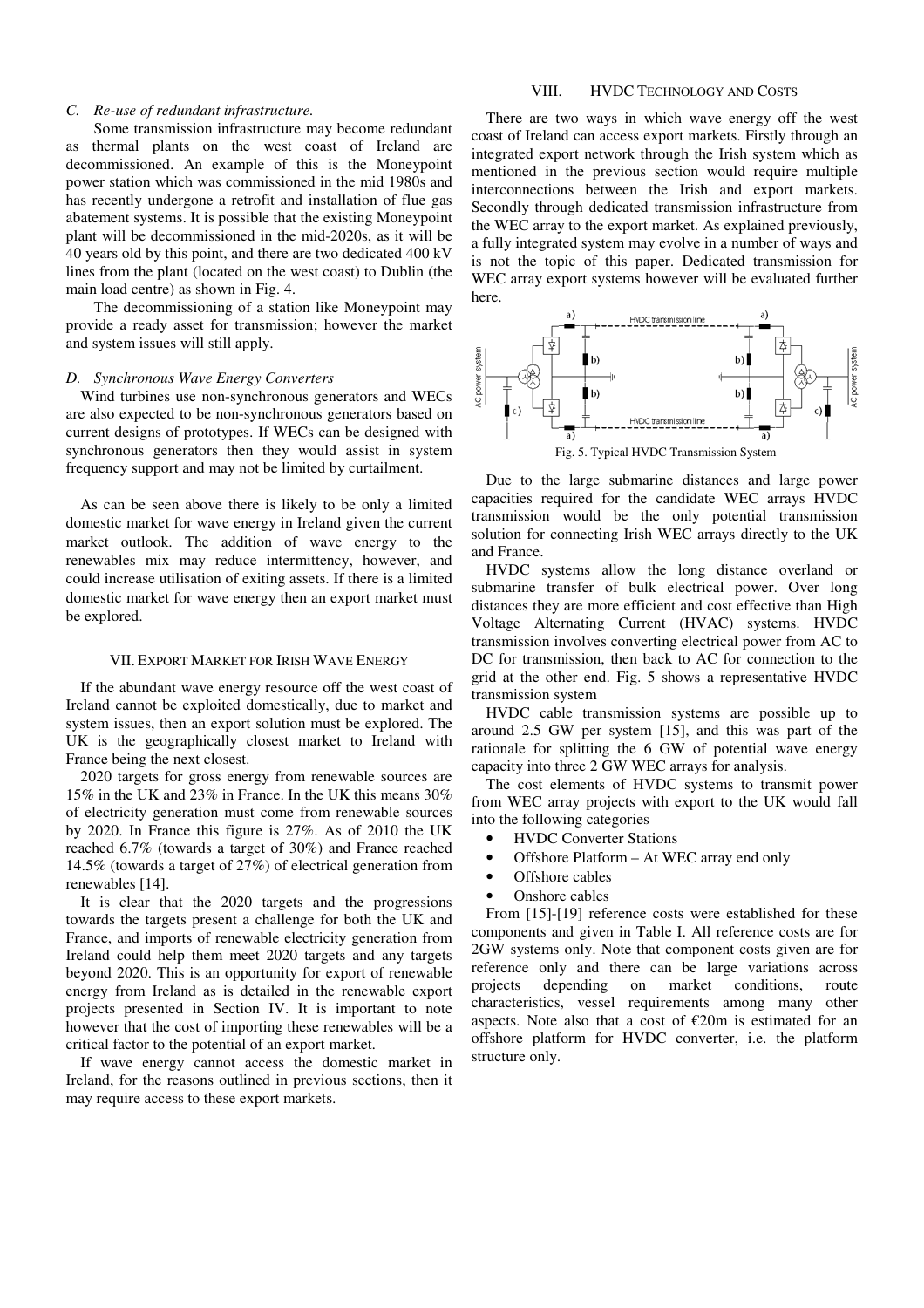TABLE I COST REFERENCES FOR HVDC SYSTEMS

| Component                      | Reference<br>Cost | Unit                  |
|--------------------------------|-------------------|-----------------------|
| <b>HVDC</b> Converter Stations | 0.15              | M€/MW                 |
| <b>Offshore Platform</b>       | 20                | $M\epsilon/b$ latform |
| <b>Offshore HVDC Cables</b>    | 2.0               | M€/km                 |
| Onshore HVDC Cables            | າ າ               | $M\epsilon/km$        |

There would be also a large cost for the WEC array electrical system which would involve the connection of the WECs in circuits to a central offshore substation and connection from that substation to the export transmission system. The cost of this array's electrical system is not considered here as this would also be required for a typical WEC array which was connected to the local grid.

#### IX. CASE STUDY: WAVE ENERGY EXPORT TO UK AND **FRANCE**

The previous section demonstrated that a limited domestic market in Ireland may lead to exploring export markets and that HVDC transmission would be an enabling technology for this. This section outlines the projected costs of such transmission systems for accessing export markets.

In Fig. 6 the three proposed 2 GW WEC arrays are shown ('NW', 'W' and 'SW' WEC Arrays from Fig. 3) and five export access zones are shown (Z1-5). These access zones are chosen as the closest location to the WEC arrays which have access to Extra High Voltage (EHV  $-$  400 kV+) grids in the export locations. As can be seen in Fig. 6 seven routes were evaluated between the WEC arrays and the various zones.

The distance between the WEC Arrays and the relevant access zones was calculated using a mapping tool. Straight line distances were calculated but these are increased by 20% to allow for expected increase over point to point distances. Within each zone there may be several connection nodes to the EHV grid and the range of costs given are for the closest node and the furthest node within the zone.

Table II shows the calculated capital costs for the seven export routes shown in Fig. 6.

| TABLE II                                                   |  |
|------------------------------------------------------------|--|
| Capital Costs for HVDC Export Systems for WEC Array Export |  |

| From WEC<br>Array | To Zone | Capital Cost<br>Total | Capital Cost Per<br>MW |
|-------------------|---------|-----------------------|------------------------|
| <b>NW</b>         | Z1      | €1.3 – 1.47bn         | €0.65 – 0.74m          |
| <b>NW</b>         | Z2      | £1.22bn               | €0.61m                 |
| <b>NW</b>         | 73      | €1.55 - 1.58bn        | €0.77 – 0.79m          |
| W                 | 73      | €1.55                 | €0.77m                 |
| SW                | Z3      | €1.68                 | €0.84m                 |
| SW                | Z4      | €1.55 - 1.91bn        | €0.78 – 0.96m          |
| SW                | 75      | €2.19bn               | €1.1m                  |

Note that the per MW figures are based on a 2 GW system. It is expected that these costs will not scale linearly so would not be valid for a 500 MW system, for example. This shows that for an export market to be exploited large scale WEC arrays will be necessary to dilute the additional cost of the export system.

#### X. CONCLUSIONS

It is well documented that Ireland has an abundant wave energy resource and with suitable and cost effective WEC technology this can be exploited for electrical power generation.

Ireland has other abundant renewable resources, notably wind power and it is likely that onshore wind can meet Irish domestic demand for renewable electrical generation. Domestic demand for renewables will be dictated by the growth in electrical demand and also by how much nonsynchronous generation can be tolerated before electrical system stability becomes an issue.

Therefore the domestic market for wave energy in Ireland is expected to be limited in the medium term. In order to exploit the resource in full export, opportunities need to be evaluated and the UK and France both have renewable electricity generation targets which could benefit from additional imports.



Fig. 6. Location of Candidate WEC Arrays and Potential Connections to Export Markets